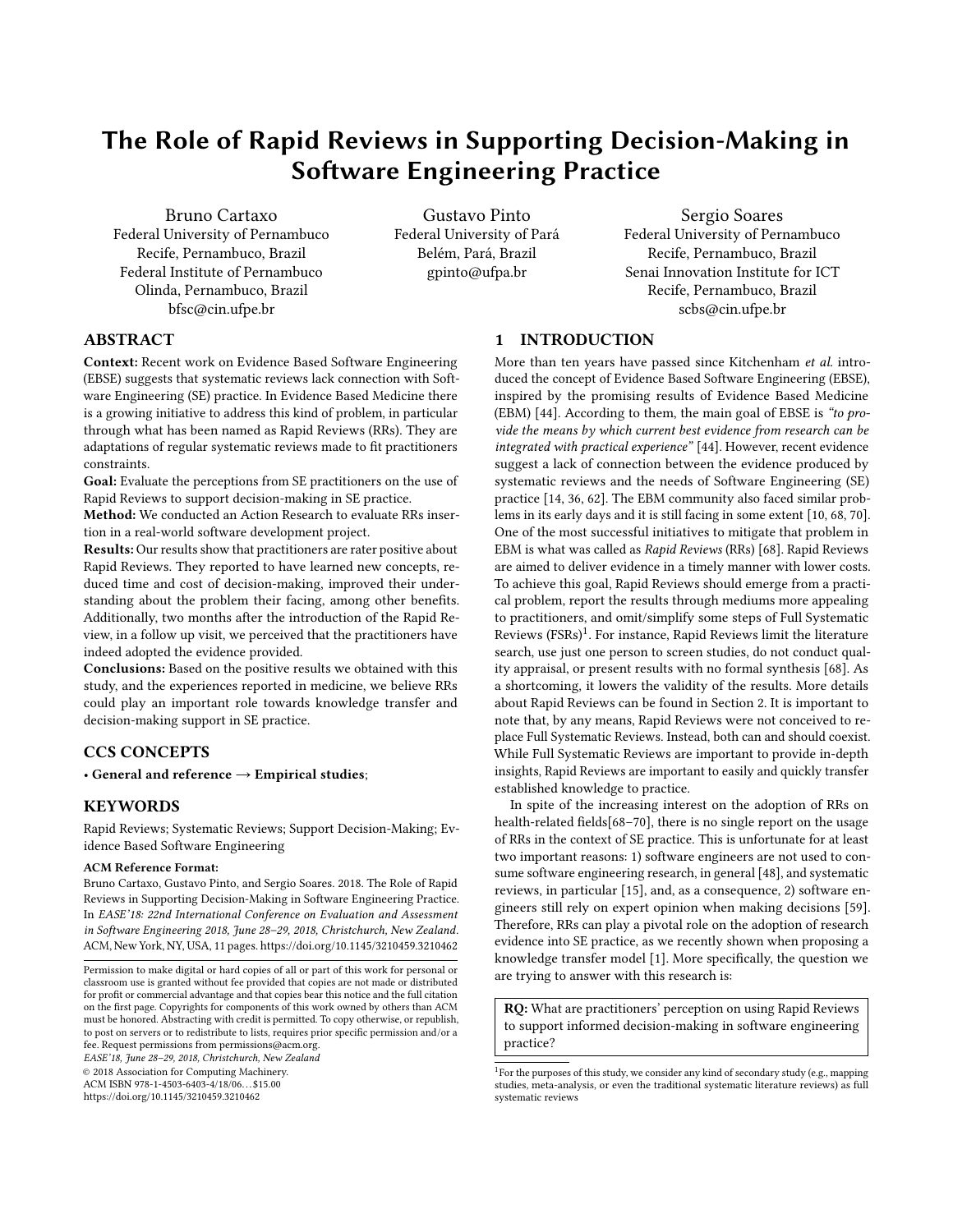EASE'18, June 28-29, 2018, Christchurch, New Zealand Bruno Cartaxo, Gustavo Pinto, and Sergio Soares

This paper. This paper reports the first introduction of a Rapid Review in a Software Engineering setting. We conducted a Rapid Review in a software company based in Recife, Brazil. To assess the role that the Rapid Review played, we conducted an Action Research [\[66\]](#page-10-10) in close collaboration with practitioners. Action research is an empirical method that should take place in close connection with practice aiming to address a research problem in an organization [\[23,](#page-10-11) [25\]](#page-10-12). We conducted several interviews during the course of the Action Research. In the first interview with the company's representatives, we observed that the main problem they were facing was to find a way to deal with low costumer collaboration in one of their projects. Thus, we proposed as action the conduction of a Rapid Review on this topic. After selecting 17 primary studies, we summarized and presented the findings in a workshop, and printed as an Evidence Briefing [\[15\]](#page-10-8). During the workshop, we conducted our second interview, which was aimed at understanding the practitioners perception about the Rapid Review. Practitioners perceive many benefits regarding the Rapid Review, such as the novelty of the approach, the applicability to their problem, and the reliability of the content. As a shortcoming, they found that some findings were not clear in the printed form — although they became clearer after discussing with researchers during the workshop. Finally, two months after the introduction of the Rapid Review, we conducted the third interview to assess whether practitioners employed some of the evidence presented with the Rapid Review. Fortunately, practitioners adopted some of the findings in their daily work habits, although some findings that were initially thought as useful were not implemented in practice.

In summary, the main contributions of this research are:

- We proposed Rapid Reviews as a way to transfer knowledge from research to SE practice, contributing towards EBSE's main goal;
- We evaluated the applicability and practitioners' perceptions on Rapid Reviews through an action research in a real-world environment;
- We discussed results and implications of this study for researchers and practitioners.

### <span id="page-1-0"></span>2 BACKGROUND ON RAPID REVIEWS

Although RRs are not well-known in SE, they are facing a growing interest in health-related fields. Tricco at al [\[68\]](#page-10-5) mapped 100 RRs published between 1997 and 2013, and observed that 56% of them were published on the last five years of investigation. Additionally, major medicine venues, such as the prestigious Systematic Reviews journal, are officially recognizing RRs as one Evidence Based Practice (EBP) method [\[55\]](#page-10-13). Moreover, Cochrane — a global renowned group of researchers and practitioners specialized in evidence diffu-sion in health-care — announced in [2](#page-1-1)016 a group $^2$  to play a leading role guiding the production of RRs [\[31\]](#page-10-14). Even the World Health Organization (WHO) has recently published a guide presenting the importance of RRs [\[70\]](#page-10-6).

The emerging character of RRs can be explained in terms of its benefits. For instance, a study observed that RRs saved approximately \$ 3 millions when implemented in a hospital [\[51\]](#page-10-15). Moreover, survey exploring the use of 15 RRs revealed that 53% were used

to directly apply their results to support decision-making in practice [\[33\]](#page-10-16). Additionally, Lawani et al. reported that RRs enabled the development of clinical tools more rapidly than with FSRs [\[46\]](#page-10-17). Taylor-Phillips et al. reported to have read 2,176 fewer title/abstracts and 129 fewer full texts when performing a RR [\[67\]](#page-10-18). Other studies have also demonstrated positive impact of RRs in practice [\[7,](#page-9-2) [34,](#page-10-19) [68,](#page-10-5) [75\]](#page-10-20).

#### 2.1 Characteristics

RRs are lightweight secondary studies focused on delivering evidence to practitioners in a timely manner [\[35,](#page-10-21) [68\]](#page-10-5). Some steps of FSRs are deliberately omitted or simplified in RRs to achieve their proposed goal. Rapid Reviews have core characteristics [\[68\]](#page-10-5):

- It reduces the costs of heavyweight methods (§ [2.2\)](#page-1-2);
- It delivers evidence in a timely manner (§ [2.2\)](#page-1-2);
- It operates in a close collaboration with practitioners (§ [2.3\)](#page-1-3);
- It reports results through appealing mediums (§ [2.4\)](#page-2-0).

Furthermore, one should not confuse RRs with informal literature reviews [\[57\]](#page-10-22). RRs follow systematic protocols, although some methodological decisions aiming to deliver evidence in less time might introduce bias. The informal literature reviews, on the other side, do not have even a systematic protocol, being conducted adhoc. Moreover, RRs is strongly oriented to practice, which is not necessarily the case with informal literature reviews.

# <span id="page-1-2"></span>2.2 Timely Evidence and Reduced costs

Many strategies have been used, in health-related fields, to reduce costs and time, such as: (1) limiting search strategy by date of publication and/or search source; (2) using just one person to screen studies; (3) do not conduct quality appraisal of primary studies; (4) or presenting results with no formal synthesis [\[68,](#page-10-5) [69\]](#page-10-23). We discuss our lightweight method in details at Section [4.](#page-3-0)

# <span id="page-1-3"></span>2.3 Collaboration with practitioners

The argument to have more lightweight secondary studies like RRs holds only if time and costs are hard constraints. This kind of scenario is typically observed in the practice of many fields. Therefore, RRs are only conceived to be conducted bounded by a practical problem, inside a practical context. As a consequence, practitioners should be willing to devote part of their busy schedule to the implementation of the Rapid Review.

Examples of that intrinsic characteristic can be observed in RRs on Health-related fields. They are conducted with a practical problem as premise. For instance, the work of Best et al. that described their experience conducting 63 RRs for decision-making through the Development and Evaluation Committee in the UK [\[10\]](#page-9-0). Or the Bambra's et al. study, that described their experience conducting nine RRs for the Secretary of State for Health [\[5\]](#page-9-3). Or even the research of Jahangirian et al., that discusses the experience of conducting five RRs for the Research into Global Healthcare Tools consortium [\[38\]](#page-10-24). As we shall see in Section [3.2,](#page-2-1) practitioners collaboration is crucial to RR thrive.

<span id="page-1-1"></span><sup>2</sup><http://methods.cochrane.org/rapidreviews/>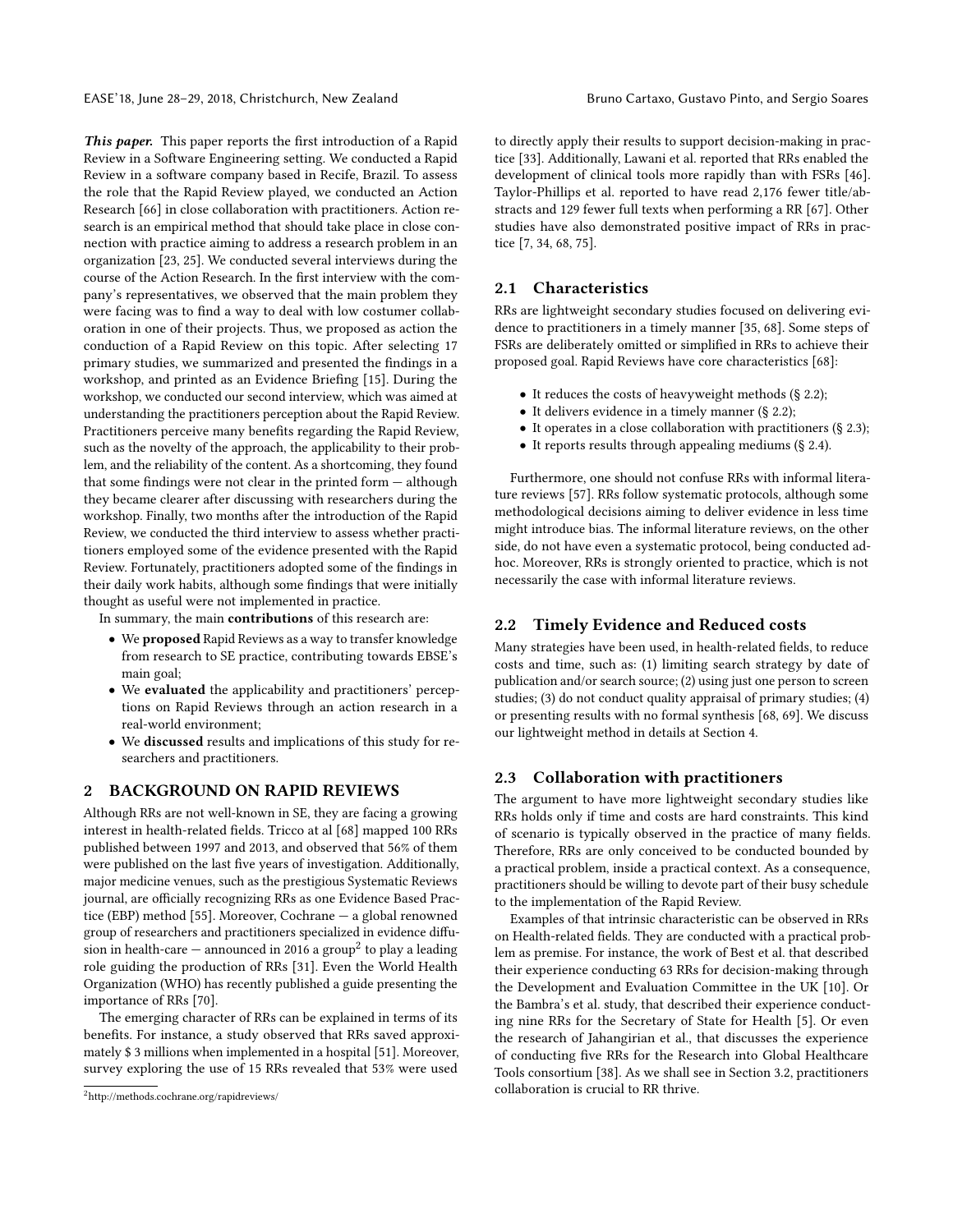# <span id="page-2-0"></span>2.4 Appealing Mediums

One important aspect of RRs is the way they are reported. Many authors argue that alternative mediums should be used, instead of traditional research papers format [\[8,](#page-9-4) [15,](#page-10-8) [32\]](#page-10-25). To substantiate this claim, Tricco [\[68\]](#page-10-5) observed that, although RRs present several variations on their methods and terminologies, 78% of them present results as a narrative summary reported in mediums that better fit practitioners' needs. Examples of alternative mediums include: the Contextual Summaries of Young et al. [\[73\]](#page-10-26), that limits the report to a one-page document; the Briefings presented by Chambers and Wilson [\[17\]](#page-10-27), that summarize the main findings of a systematic review in one section; or even the Evidence Summaries by Khangura et al. [\[42\]](#page-10-28), which use an informative box separated from the main text to highlight the audience and nature of the report.

In the context of software engineering, there are few studies proposing alternative mediums. Cartaxo's et al. proposes and evaluates the use of one page-documents to report FSRs [\[15\]](#page-10-8). Storey et al. proposed Visual Abstracts to increase practitioners appealing toward scientific evidence [\[65\]](#page-10-29). In our work, Evidence Briefings are used to report the results of our RR, as we shall discuss in Section [4.7.](#page-5-0)

# 3 ACTION RESEARCH PROTOCOL

Action research is a flexible research method well-suitable to support evidence-based practices [\[11,](#page-10-30) [20,](#page-10-31) [26\]](#page-10-32) and knowledge transfer initiatives [\[28\]](#page-10-33). We decided to conduct an action research to evaluate the applicability of Rapid Reviews because, differently from case studies [\[6\]](#page-9-5) or ethnography studies [\[64\]](#page-10-34), we were not observing an environment without disturbing it. In fact, we introduced a RR to deliberately change the way practitioners used to make decisions. Together with them, we provided evidence that could support practitioners towards solutions to the problem they are facing. Case studies, however, are usually concerned to augment scientific knowledge, but not necessarily with a direct impact in practice [\[6\]](#page-9-5). Consultancy activities, on the other hand, tends to diagnose or solve practitioners problem with few preoccupation to contribute with scientific knowledge [\[6\]](#page-9-5).

### 3.1 Research Context

Here we present the context where the action research was conduced, thought the following elements:

The company: We conducted this study with an applied-research institute in Brazil. The mission of the institute is to "increase Brazilian industry competitiveness" providing services such as software development, applied research, and consultancy. The institute was founded in 2013, and currently has 16 innovation projects under development. The institute has 21 employees.

The project: We first contacted the projects coordinator, who is responsible for coordinating all project managers. After presenting the goal of this research, a project manager joined us and discussed problems regarding low customer collaboration that he was facing in one of his projects. Besides the project manager, this project has three software developers and one designer. The project started in August 2016 aiming to develop a system that monitors reusable packages during the entire production chain — from suppliers to factories — of the automotive industry. In this context, there are packages more expensive than the object they carry. Eventually, one of those packages get lost, which provokes high monetary losses. Hereafter, we refer this project as "*Project X*".

The participants: The projects coordinator has about 15 years of experience in software development and holds a master degree in computer science. The project manager has about 2.5 years managing software development projects and also holds a master degree in computer science. Hereafter, we refer to them as "the participants". The researcher who conducted this study together with the practitioners is a PhD candidate. Two professors supervised the entire study giving suggestions and feedbacks.

# <span id="page-2-1"></span>3.2 Research Steps

We followed the guidelines to conduct an action research [\[22\]](#page-10-35), which encompass five main steps, namely: diagnosis, planning, intervention, evaluation, and reflection.

3.2.1 Diagnosis: This step intends to explore and define the problem the participants are facing in their environment [\[22\]](#page-10-35). To identify the participants' problem, we conducted a semi-structured face-to-face interview. The interview was divided in four parts:

- (1) We explained the purpose of this study;
- (2) We asked questions regarding Project X's background (e.g., an overview of the project and the characteristics of the development team);
- (3) We asked questions regarding the challenges faced according to each SE area, as defined by SWEBOK;
- (4) We ended the interview asking whether the participant had additional comments that were not covered by the previous questions.

The complete interview script is available online<sup>[3](#page-2-2)</sup>. The interview was recorded and lasted ∼1h15min. Audio was transcribed. The development team reported problems regarding customer collaboration. During the interview, the project manager stated that "this [low customer collaboration] is the most critical issue of that project". The participants also affirm that "emails requesting clarification about requirements take one or two weeks for customer to reply". The team uses agile methodologies, which consider customer collaboration as crucial. Based on the interview, and together with the participants, we defined that the practical problem that would guiding the action research should be: find evidence about strategies to improve customer collaboration so the participants can use it to support their decision-making.

3.2.2 Planning: During this step, we decided to conduct a RR to provide empirical evidence to the participants. Therefore, we built the RR's protocol in close collaboration with the participants (see Section [4](#page-3-0) for details). We also agreed with a deadline to finish the RR and present the findings to the participants in a workshop. RR's execution was planned to last one week with one researcher dedicated full-time. Each aspect of RR's protocol was discussed with the participants (e.g. research questions to guide the RR, primary studies' inclusion/exclusion criteria, etc). Online channels such as Skype and e-mail were frequently used during this step.

<span id="page-2-2"></span> $^3$  The diagnosis interview script can be found at<http://bit.ly/2swjoKH>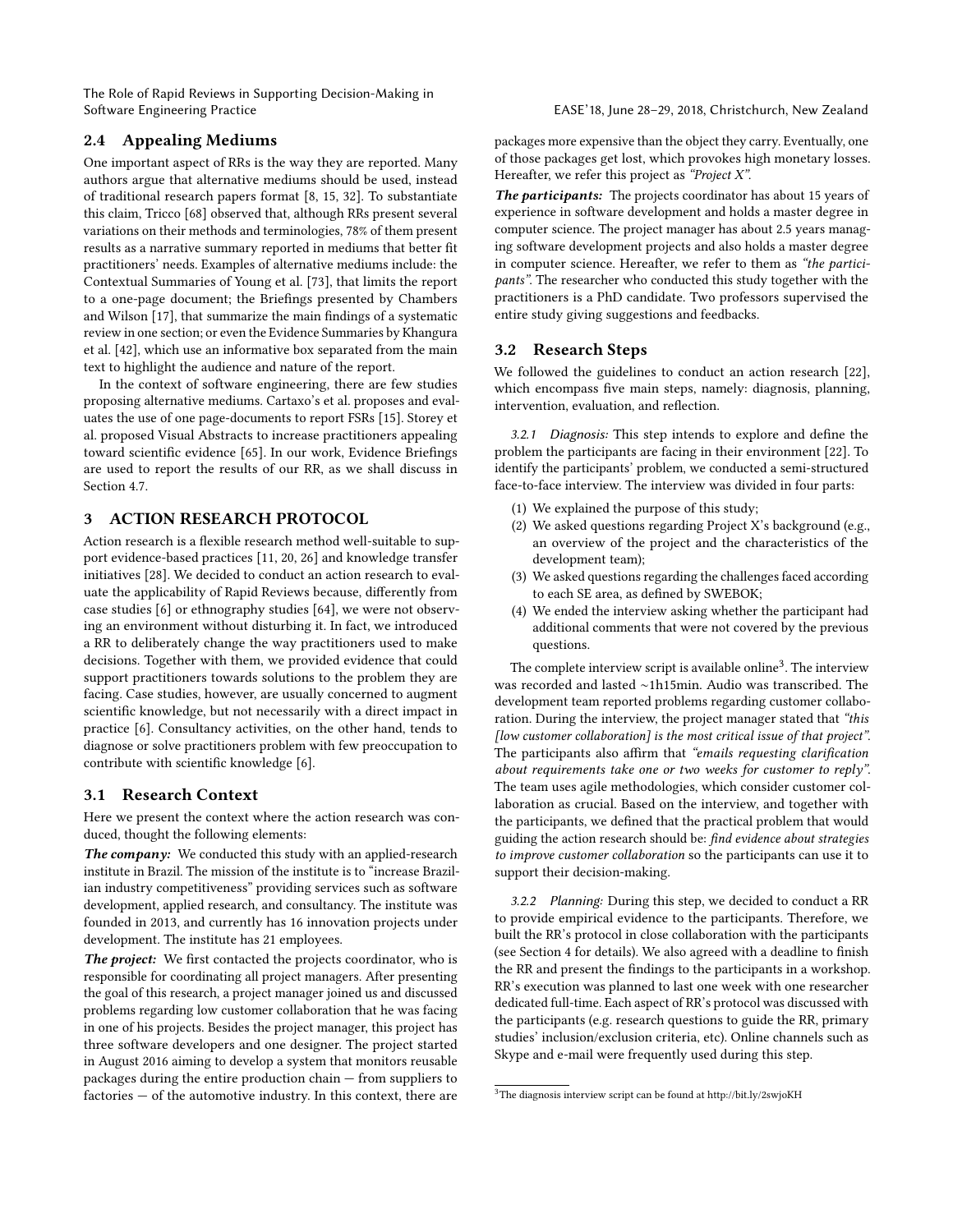EASE'18, June 28-29, 2018, Christchurch, New Zealand Bruno Cartaxo, Gustavo Pinto, and Sergio Soares

3.2.3 Intervention: This step performs the planning phase. We also executed the RR's protocol in close collaboration with the participants through online channels (e.g., during the selection procedure we showed to practitioners the title and abstract of primary studies that we were in doubt whether to include or not). After conclude the RR, we had a face-to-face workshop with the participants to present the entire RR process $^4$  $^4$ . We discussed the evidence found, as well as how they can take advantage of that evidence on their job. The RR lasted six days, considering it started on the diagnosis interview, and ended on the workshop to present the results.

<span id="page-3-5"></span>3.2.4 Evaluation: To evaluate the participants' perceptions about the RR, we conducted and transcribed two semi-structured inter-views. The first<sup>[5](#page-3-2)</sup>, during the workshop that reported the results of the Rapid Review. It lasted ∼45 minutes. The results are presented in Section [5.](#page-5-1) The second interview<sup>[6](#page-3-3)</sup> was conducted about two months after we introduced the RR. It enabled us to evaluate whether the knowledge introduced with the RR was in fact adopted by the participants. The second interview was also recorded and transcribed. It lasted ∼21 minutes. The results are presented in Section [6.](#page-7-0)

3.2.5 Reflection: According to Santos and Travassos, the reflection step involves the dissemination of acquired knowledge among participants and other organizations [\[22\]](#page-10-35). Our reflections and reasoning about the experience of conducting this first RR in SE can be found in Sections [7](#page-7-1) and [7.3.](#page-9-6)

#### 3.3 Limitations and Threats to Validity

Stringer [\[66\]](#page-10-10) suggests that to establish valid action research, it is important to assess the following attributes of the study:

Credibility: The participants' commitment can only be reached if they trust in the integrity of the research process. During this study we maintained close connection with practitioners, discussing every aspect of the study with them, which stimulate their engagement.

Transferability: Unlike experimental studies, action research results cannot be fully generalized to contexts out of the research. It does not mean that this study cannot be applied in a different setting. We detailed each method step and provided access to all materials we have used. This could encourage researchers and practitioners alike to conduct/replicate similar investigations.

Confirmability: Researchers must be able to confirm that the procedures described actually took place. We provided the scripts of all face-to-face interviews, as well as spreadsheets with all the material we have used to conduct the RR. This exposes our study to full scrutiny by other researchers judgment.

An important limitation on the results of the action research we conducted is that we evaluated the perceptions of the participants, but not the effects of using RRs directly. This means if they affirm that the RR's finding solved or attenuated their problem, it is their perceptions, but not necessarily the truth. However, the focus of this research is on the perceptions of practitioners, not in direct observations, because RRs are new in SE research community, and measuring the perceptions of the stakeholders are important to discover the probability of adoption of such new approach. According

<span id="page-3-2"></span> $5$ The first evaluation interview script can be found at<http://bit.ly/2t10XhX>

to Rogers [\[61\]](#page-10-36), the perception of individuals about an initiative is one of the main predictors of its adoption. In addition, the interviews were conducted with all participants together, which might be a threat to validity. We could not interview each participant separated due to the limited time they have conceded.

# <span id="page-3-0"></span>4 RAPID REVIEW PROTOCOL

This section presents the Rapid Review's protocol defined together with the participants. The threats to validity and limitations provoked by the strategies we used to reduce the time to conduct this Rapid review are discussed in Section [4.8.](#page-5-2)

# 4.1 The Practitioners' Problem

Previous studies revealed that about 75% of FSRs' authors in SE were motivated by academic purposes only [\[62\]](#page-10-4). Thus, few FSRs are in fact motivated by an actual problem faced in practice, or under practitioners restrictions. This RR is an exception to this trend. Practitioners reported problems related to low customer collaboration. They would like to have access to evidence that could improve their relationship with the costumer and, consequently, mitigate this problem.

# <span id="page-3-6"></span>4.2 Research Questions

Together with the participants, we formulated the following research questions to guide the RR:

- RQ1: What are the benefits of customer collaboration in software development practice?
- RQ2: What are the problems caused by low customer collaboration in the software development practice?
- RQ3: What are the challenges to establish customer collaboration in software development practice?
- RQ4: What are the strategies to improve customer collaboration in software development practice?

The first two RQs are intended to provide evidence about the benefits of adequate customer collaboration. As a consequence, the participants can have better arguments to convince their customer to increase collaboration. RQ3 seeks for a better understanding of the challenges that hinder customer collaboration in order to mitigate this problem. Finally, RQ4 is intended to provide evidence about strategies to mitigate low customer collaboration.

#### 4.3 Search Strategy

To abbreviate the search for primary studies, and conduct the RR under the agreed time frame, we used only  $Scopus<sup>7</sup>$  $Scopus<sup>7</sup>$  $Scopus<sup>7</sup>$  search engine. It searches in many of the most relevant SE digital libraries. We tested many different versions of the search string until we found a set that returned relevant papers. Before conducting the search, we present the possible search string to practitioners, and through a feedback loop with them, we refined and defined the following search string:

<span id="page-3-1"></span><sup>4</sup>The workshop presentation can be found at<http://bit.ly/2s1exh5>

<span id="page-3-3"></span><sup>6</sup>The second evaluation interview script can be found at<http://bit.ly/2DHaXDm>

<span id="page-3-4"></span><sup>&</sup>lt;sup>7</sup><https://www.scopus.com>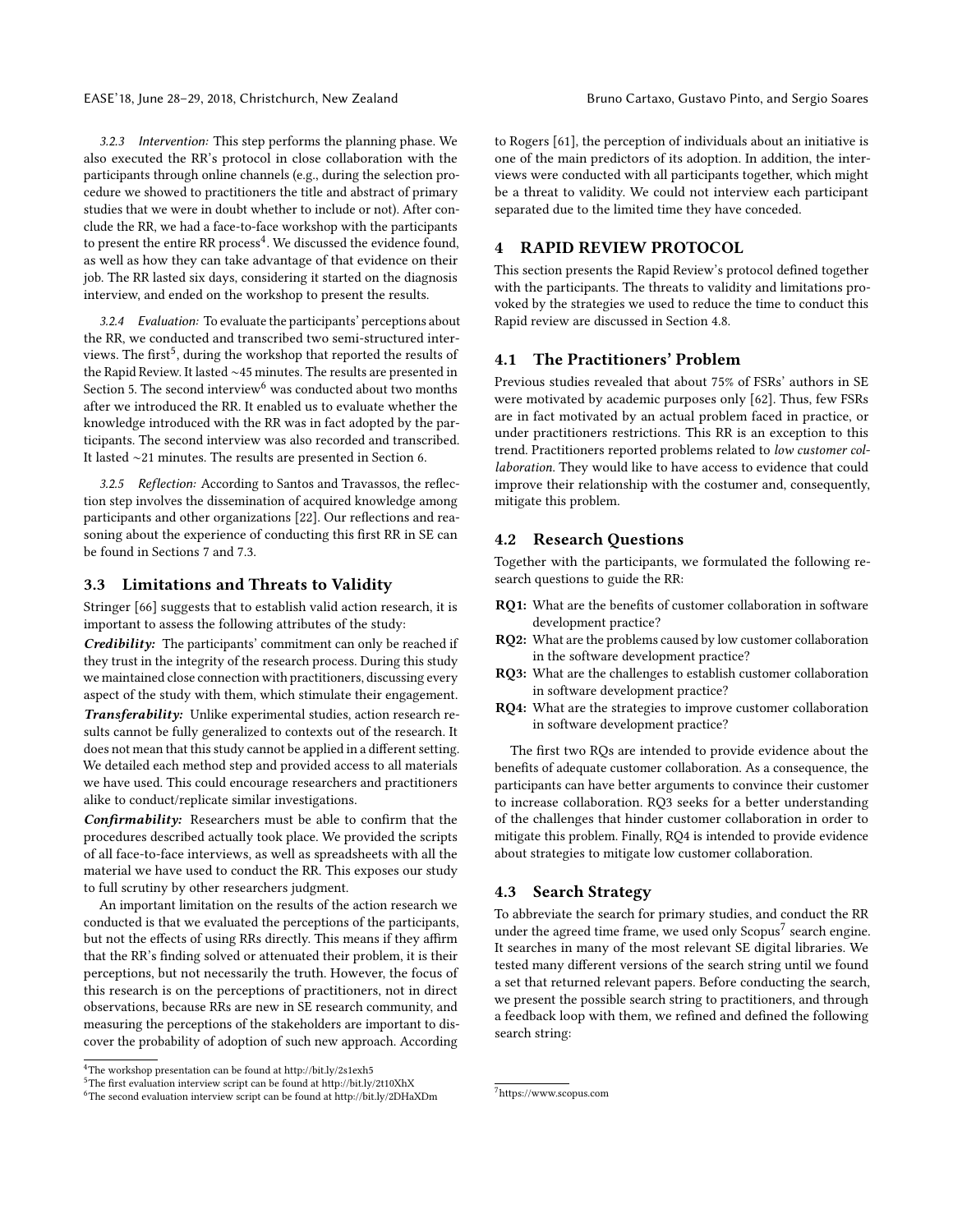(customer OR "product owner" OR stakeholder) AND (collaborat\* OR participat\* OR cooperat\* OR relation\* OR involvement OR engagement) AND ("software development" OR "software engineering" OR "software project")

# 4.4 Selection Procedure

After discussing with the participants, the selection procedure was based on the following criteria:

- (1) The study must be in the context of software engineering;
- (2) The study must be a primary study (i.e. we do not consider secondary);
- (3) The study must present evidence based on scientific empirical methods (e.g., interviews, surveys, case studies, etc). Propositional or anecdotal studies were not considered;
- (4) The study must provide answers to at least one of the rapid review's research questions.

Regarding the criterion (2), we decided to exclude secondary studies aiming to produce a pure RR, based only in primary evidence. This enables a comparison between this RR and FSRs in the future. Otherwise, our RR results would include findings extracted and synthesized using FSRs methods, which would be certainly an unfair comparison.

<span id="page-4-0"></span>

#### Figure 1: Selection Procedure Results

Figure [1](#page-4-0) depicts the selection procedure results. The search in Scopus returned 1,973 studies. In the first round, a solo researcher analyzed the studies' titles and excluded those that clearly did not meet the criteria, resulting in 84 studies. Although the wild-cards used in the search string might provoked high number of falsepositives, we kept them to have a more comprehensive search. In the second round, a solo researcher analyzed the studies' abstract, reducing the number of studies to 47. In the third round, a solo researcher analyzed the entire papers content and excluded those that could not answer any of the research questions. Thus, we ended up with 17 selected primary studies, as shown in Table [1.](#page-4-1) The selection procedure is available online<sup>[8](#page-4-2)</sup>.

Selection in pairs was not considered due the participants' time and resource constraints. The selection procedure was also conducted in close collaboration with the participants. For instance,

#### Table 1: Selected Primary Studies.

<span id="page-4-1"></span>

| REF. | <b>PAPER TITLE</b> |  |
|------|--------------------|--|
|      |                    |  |

- [\[63\]](#page-10-37) Towards Customer-Centric Software Development: A Multiple-Case Study
- [\[12\]](#page-10-38) How Stakeholders' Commitment May Affect the Success of Requirements Elicitation
- [\[39\]](#page-10-39) The connection of the stakeholder cooperation intensity and team agility in software development
- [\[50\]](#page-10-40) A competency model for customer representatives in agile software development projects
- [\[19\]](#page-10-41) Customer involvement in service production, delivery and quality: the challenges and opportunities
- $[4]$  A comparative case study on clients participation in a 'traditional' and in an Agile software company
- [\[54\]](#page-10-42) Engaging stakeholders with agent-oriented requirements modelling
- $[45]$  A case study of customer communication in globally distributed software product development
- [\[60\]](#page-10-44) Collaboration, communication and co-ordination in agile software development practice
- [\[37\]](#page-10-45) Agile undercover: When customers don't collaborate
- [\[47\]](#page-10-46) A prototype tool to support extended team collaboration in agile project feature management
- [\[49\]](#page-10-47) Relationship Research Between Communication Activities and Success Indexes in Small and Medium Software Projects
- [\[40\]](#page-10-48) Customer involvement in requirements management: lessons from mass market software development
- [\[3\]](#page-9-8) Mutual development: A case study in customer-initiated software product development
- [\[58\]](#page-10-49) The impact of agile practices on communication in software development
- [\[56\]](#page-10-50) The relationship between customer collaboration and software project overruns
- [\[41\]](#page-10-51) Customer-developer links in software development

we showed to practitioners the title and abstract of primary studies that we were in doubt whether to include or not.

# 4.5 Extraction Procedure

In this step, we extracted all relevant findings that could help to answer any of the research questions. The extraction was also conducted by a solo researcher, as was the selection procedure.

#### 4.6 Synthesis Procedure

Usually, RRs perform just a narrative summary to synthesize evidence aiming to reduce time/effort. However, we decided to conduct a formal Thematic Analysis because the number of selected primary studies was not high. We followed the phases of thematic analysis, as presented by Fereday and Cochrane [\[27\]](#page-10-52).

(1) Familiarization with data: At this phase, we analyzed each selected primary study. When a study introduced new concepts, we searched on the literature to better familiarize with them.

<span id="page-4-2"></span><sup>8</sup>The selection procedure is available at<http://bit.ly/2su8xC8>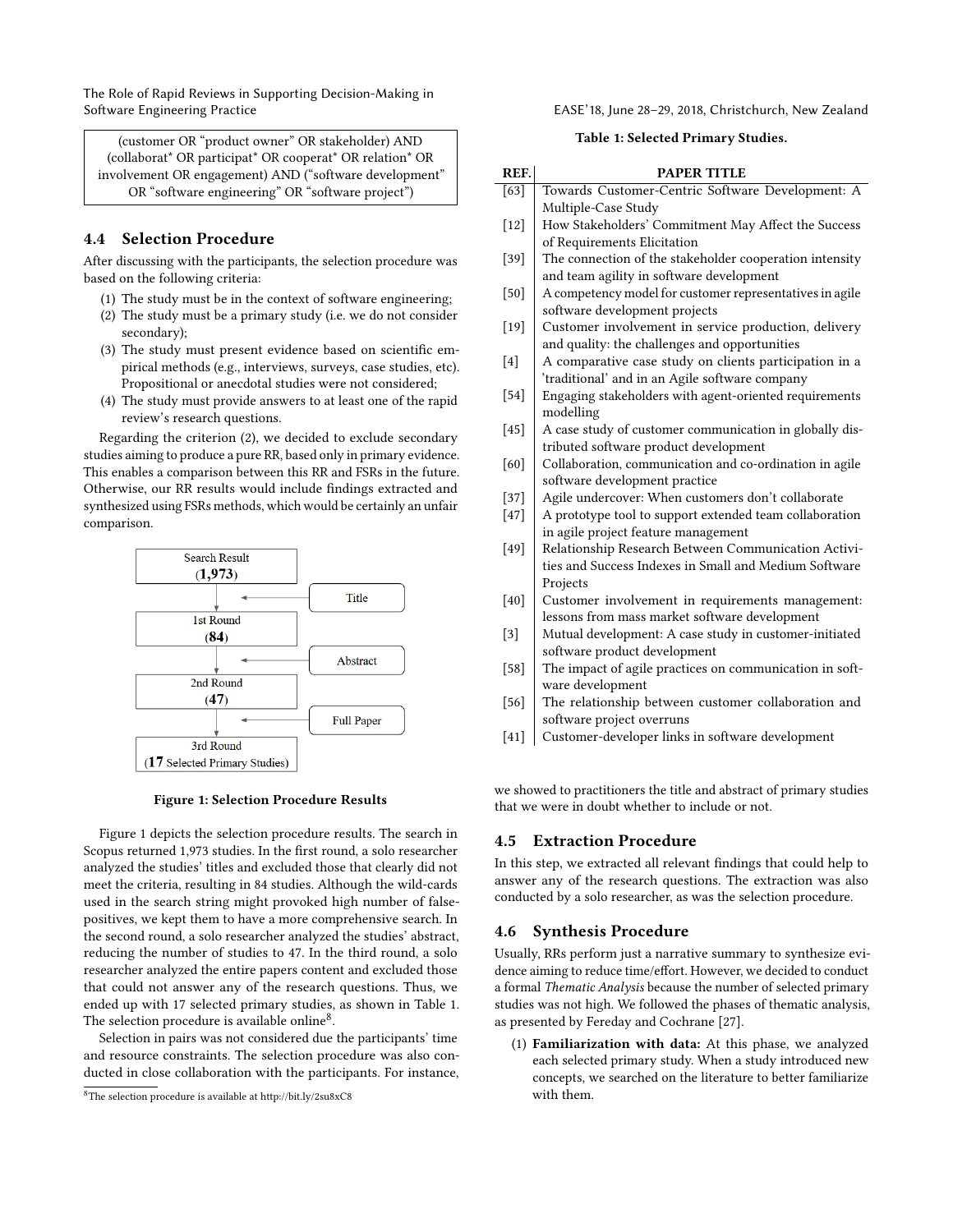EASE'18, June 28-29, 2018, Christchurch, New Zealand Bruno Cartaxo, Gustavo Pinto, and Sergio Soares

- (2) Creating initial codes: Here we gave a code for each finding of the primary studies. These codes summarize the core of each finding. For instance, the finding "[...] participants expressed their frustration over not being able to choose the customer reps [...] It is not enough to have a customer rep for the project, it is also important for that rep to be effective in providing requirements and feedback to the team", from the study of Hoda et al. [\[37\]](#page-10-45) was coded as Ineffective customer representative.
- (3) Searching for themes: In this step, we already had a list of initial themes (e.g., Lack of commitment, as a challenge to establish customer collaboration), but we begin to focus on broader patterns in the data, combining coded data with proposed themes.
- (4) Reviewing themes: Here we have a potential set of themes. We then searched for data that supports or refutes our themes. For instance, we initially themed the finding "the role of customer is rarely taken by the ideal individual, and the individual circumstances of that person affects the nature of collaboration and communication. For example, how much authority the customer has in making decisions; how much knowledge of the domain the customer has [...]." from the study of Robinson et al. [\[60\]](#page-10-44) as "The customer representative is rarely ideal.". However, we later realized that this finding would fit as "Ineffective customer representative", so we merged the two themes.
- (5) Producing the final report: This process leads to the themes that composed the final report of the RR.

# <span id="page-5-0"></span>4.7 Rapid Review Report

To make the RR more appealing to practitioners, we reported its result through an Evidence Briefing [\[15\]](#page-10-8). It is an one-page document that presents only the main findings of a research. Figure [2](#page-5-3) shows the Evidence Briefing we created to report the RR. The Evidence Briefing document is also available online at [https://bit.ly/2ImwxP1.](https://bit.ly/2ImwxP1)

#### <span id="page-5-2"></span>4.8 Limitations and Threats to Validity

RRs usually present more threats to validity than FSRs due to its lightweight methodology. Some of the threats and limitations of this RR include: (1) Only one search engine was used, which may limited the number of primary studies found; (2) The entire selection procedure was conducted by a solo researcher, which may introduce selection bias; (3) We did not conduct quality assessment on the selected primary studies. This might limit the reliability on the evidence we have found; (4) the selection of papers by title consists in another threat; (5) The RR was presented to practitioners through an Evidence Briefing. Because it is an one-page document focused only on the findings, no information about RR's method was presented; (6) The participants have master degree in computer science, and work in an applied-research institute. So they may consume more scientific evidence than practitioners working in a regular development company. This may make the participants more positive about the RR we conducted. Finally, due to its method variability, one might argue that RRs might introduce biased results. Although conflicting results have been reported [\[71\]](#page-10-53), different authors found similar results when comparing RRs and

<span id="page-5-3"></span>

| Empirical<br>Group                                                                                       | Software Engineering                                                                                                                            | Ti.<br><b>INSTITUTO</b><br>Pernambuon                                             |
|----------------------------------------------------------------------------------------------------------|-------------------------------------------------------------------------------------------------------------------------------------------------|-----------------------------------------------------------------------------------|
|                                                                                                          | <b>CUSTOMER COLLABORATION IN SOFTWARE PROJECTS</b>                                                                                              |                                                                                   |
| This briefing reports scientific evidence from a<br>Rapid Review on the benefits, challenges, and        | "Forget about fail early, we don't want to fail at all!"                                                                                        |                                                                                   |
| strategies to establish fruitful customer<br>collaboration in software development projects.             | On the other extreme, customers treat wells as a<br>buzzword and are eager to apply agle without fully<br>understanding their own collaboration | Who is this briefing for?                                                         |
|                                                                                                          | responsibilities.<br>Lack of time commitment; software teams realize                                                                            | Software engineering practitioners who                                            |
| <b>FINDINGS</b>                                                                                          | that the customer representatives' operational job                                                                                              | want to make decisions about who to<br><b>Increw customer collaboration based</b> |
|                                                                                                          | may sometimes take precedence over their                                                                                                        | on scientific evidence.                                                           |
| All the findings presented in this briefing are a                                                        | involvement on agle projects. Customer<br>representative's ability to devote time for                                                           |                                                                                   |
| perchasis of results of 17 scientific studies. For<br>instance: an analysis with two teams from a large  | collaboration is dependent on his/her boxs.                                                                                                     |                                                                                   |
| company in Europe with presence in 11 countries;                                                         | Abundance of indirect links: the indirect links are                                                                                             | Where the findings come from?                                                     |
| a study with small and medium companies in China:<br>a survey with managers of 18 software projects of a | customer surrogates, Indirect links are less                                                                                                    | All findings of this briefing were                                                |
| medium-sized Norwegian company; a survey with                                                            | desirable due to information filtering and<br>distanting                                                                                        | extracted from scientific studies about                                           |
| 87 software engineers working in USA; a case study<br>with 30 agle practitioners from 16 different       |                                                                                                                                                 | customer collaboration identified on a<br>racid review.                           |
| organizations in New Zealand and India; a multiple-                                                      | STRATEGIES TO ESTABLISM CIRTOMER                                                                                                                |                                                                                   |
| case study with 17 software companies, and 31<br>projects; a case study with two Nord-European           | <b>COLLABORATION</b>                                                                                                                            |                                                                                   |
| software companies; a longitudinal case study with<br>large global companies with teams in Ireland, USA. | . Social events with the customer;<br>· On-site customer;                                                                                       | What is a Rapid Review?                                                           |
| and India. For more details about those studies,                                                         | Face to face communication:                                                                                                                     |                                                                                   |
| look the "Primary Studies References" section on<br>the bettern of this decument.                        | . Assure that the roles of the customer are clear;                                                                                              | It is a process that searches for                                                 |
|                                                                                                          |                                                                                                                                                 | scientific studies about a specific topic,<br>extracts relevant evidence and      |
| BENEFITS OF CUSTOMER COLLABORATION                                                                       | Changing Priority: change priority of user stories<br>that were awaiting customer clarification. Such                                           | synthesizes the findings in order to                                              |
| It drives agile behavior;<br>It permits an evolutionary model of system                                  | stories are usually pushed further down into the                                                                                                | support decision-making in real-world                                             |
| design and deployment;                                                                                   | product backlos.                                                                                                                                | software development projects.                                                    |
| It leads to greater productivity;<br>It leads Customer satisfaction;                                     | Risk Assessment Up Front; allows the team to<br>discount if the indicated local of customer                                                     |                                                                                   |
| It increases system quality;                                                                             | involvement is a potential risk to the project. To                                                                                              | What is included in this briefing?                                                |
| It reduces project costs:<br>It produces systems that meet or exceed                                     | overcome this problem it is necessary to negotiate                                                                                              |                                                                                   |
| customer expected function;                                                                              | with the customer for freeing up the customer<br>recreased attive's time.                                                                       | Benefits, challenges and strategies to<br>increase contempr collaboration based   |
| It is associated with projects that experienced<br>a lesser magnitude of effort overruns;                | Story Owners: The practice of assigning story                                                                                                   | on winnifer studies                                                               |
| It impacts on the overall success of the<br>regulrements elicitation process.                            | owners is an adaptation to the Scrum practice of                                                                                                |                                                                                   |
|                                                                                                          | allocating a product owner. Story gamers are                                                                                                    |                                                                                   |
| <b>PROBLEMS DUE TO LOW CUSTOMER</b><br><b>COLLABORATION</b>                                              | responsible for particular stories (less than a week<br>long), instead of all the stories in the product                                        | What is not included in this briefing?                                            |
|                                                                                                          | backlop, Having multiple story owners means no                                                                                                  | Findings that are not based on scientific                                         |
| Problems in Gathering and Clarifving<br><b>Benefitzmann</b>                                              | one person from customer's side is expected to be                                                                                               | studies.                                                                          |
| <b>Problems in Prioritizing Requirements</b>                                                             | continuously available.<br>Customer Proxy: Some agile teams use a customer                                                                      |                                                                                   |
| <b>Problems in Securing Feedback</b>                                                                     | proxy - a member of the development team                                                                                                        | To access other evidence briefings                                                |
| <b>Loss of Productivity</b><br><b>Business Loss</b>                                                      | coordinating with the customers - to secure                                                                                                     | like this:                                                                        |
|                                                                                                          | randroments and fearbork.<br>Just Demos: Despite customer's relactance or                                                                       |                                                                                   |
| <b>CHALLENGES TO ESTABLISH CUSTOMER</b>                                                                  | inability to attend other meetings, almost all                                                                                                  | cin.ufps.br/eseg/evidence-briefings                                               |
| <b>COLLABORATION</b>                                                                                     | customers are interested to attend demonstrations.                                                                                              |                                                                                   |
| Absence of repeatable patterns: Interactions with                                                        | (demos) as it gave them an opportunity to see new                                                                                               | For additional information about                                                  |
| customers are highly situated, which hinder the<br>possibility to define repeatable patterns and reuse   | software's functionalities. Thus, they are<br>opportunities to discuss features and receive                                                     | <b>ESEG:</b>                                                                      |
| in different projects.                                                                                   | <b>Grandburgh</b>                                                                                                                               |                                                                                   |
| The customer representative is rarely ideal: this                                                        | E-Collaboration: it is a popular mean of regularly                                                                                              | cin.ufpe.br/esee                                                                  |
| affects the nature of customer collaboration and<br>communication. For example: how much authority       | communicating with customers using video/voice<br>conferencing, phone, email and chat. Teams used                                               |                                                                                   |
| the customer has in making decisions; how much                                                           | web-conferencing and chats to conduct stand-up                                                                                                  |                                                                                   |
| knowledge of the domain the customer has; where                                                          | meetings and demos over the web.                                                                                                                |                                                                                   |
| booseverbired of the conterner is located relative to                                                    | Extreme Undercover: In an effort to avoid extreme                                                                                               |                                                                                   |
| the development.<br>Skepticism and hype: some skeptic customers                                          | consequences of lack of customer involvement<br>such as business loss, teams chose to follow agile                                              |                                                                                   |
| don't understand agile practices such as 'fail fast'                                                     | practices internally at the team level while keeping                                                                                            |                                                                                   |
| and its intended benefits. A customer stated to                                                          | the customer unaware.                                                                                                                           |                                                                                   |

Figure 2: Evidence Briefing reporting the findings of the Rapid Review.

FSRs[\[10,](#page-9-0) [18,](#page-10-54) [67\]](#page-10-18). Moreover, RRs should be seen as a complementary method, which are more suitable to be performed in practice, and not a substitute for FSRs.

# <span id="page-5-1"></span>5 ACTION RESEARCH RESULTS: INTRODUCING THE RAPID REVIEW

In this section, we present the participants' perception regarding the introduction of the RR. Their perceptions were obtained through an interview (Section [3.2.4\)](#page-3-5). It was conducted in Portuguese, thus all quotes are free translations. Since the results of the RR are not the main goal of this research, we decided to omit them in this paper and make it more concise. Nevertheless, the Evidence Briefing we created to report the results of the RR is available online, as we already mentioned in Section [4.7.](#page-5-0)

#### 5.1 Benefits of the Rapid Review

Applicable to software engineering practice: The participants considered that the rapid review is applicable to software engineering practice. To illustrate, the project manager mentioned that "[rapid review] is very applicable, specially to institutes that conduct applied research in collaboration with industry [...] but I [the project manager] find it [rapid review] useful even for software factories". The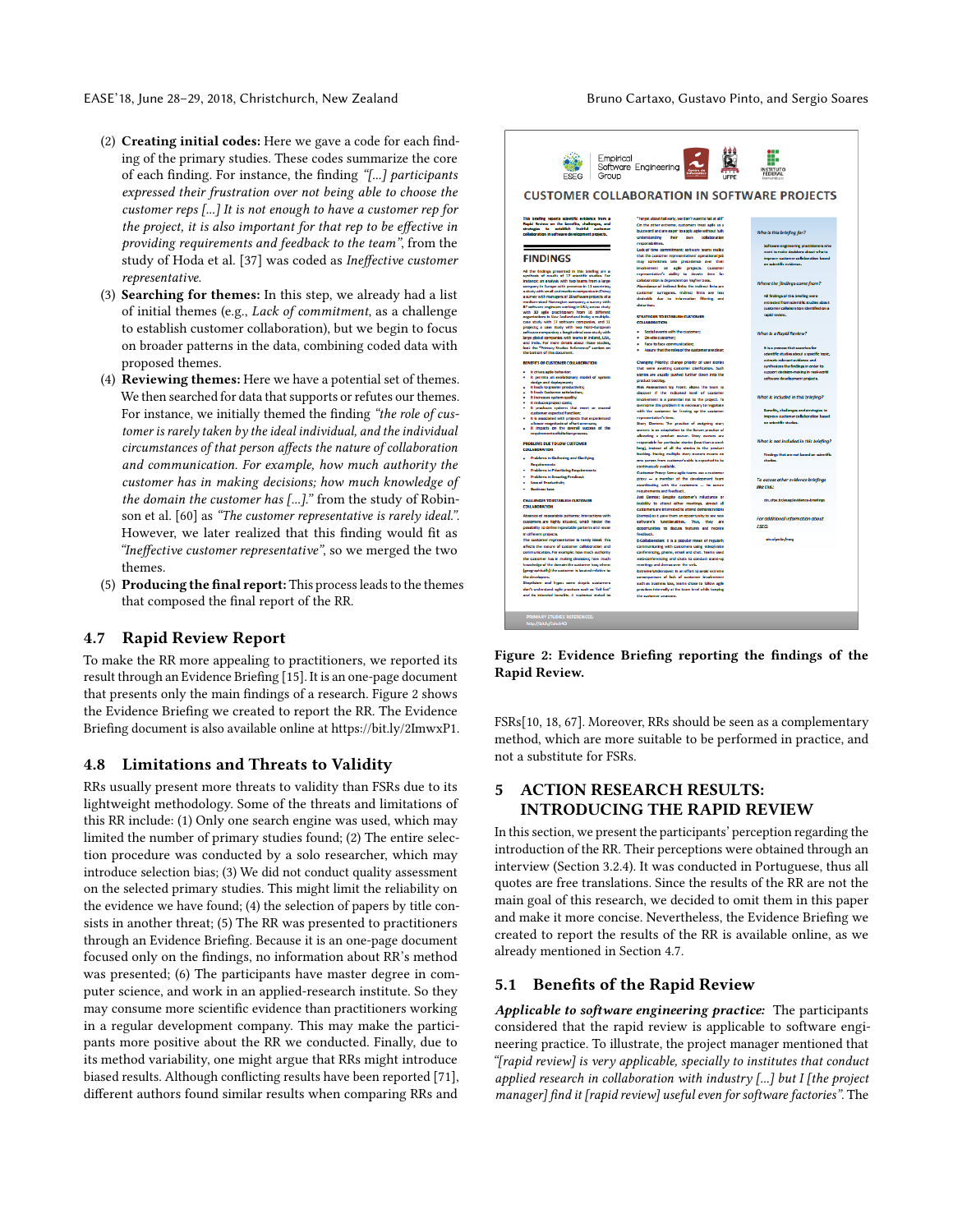projects coordinator believes they can apply "Just Demos, Change Priority, and Story Owner [strategies to improve customer collaboration identified with the rapid review] to our project [Project X]". The projects coordinator also mentioned that "the main benefit is the lighter protocol [of rapid reviews] [...] you can do it [rapid review] in one week. This is a good timing for us.".

Novel approach to support decision-making: The participants mentioned they have never heard about such approach to support decision-making. For example, the project manager told us that he "never heard about nothing similar [to rapid reviews]". While the projects coordinator mentioned that they "usually conduct research [in informal sources] to support decision-making, but never with the systematic you [the interviewer] have shown us [the participants]".

Fostered the learning of new concepts: The participants affirm to have learned new concepts with the findings of the Rapid Review. For example, the projects coordinator told us that he has never heard about "Story Owner, or Just Demos [strategies to improve customer collaboration identified by the RR]."

Offer reliable content: The participants considered the evidence provided by the RR is more reliable than the information they used to consume. For instance, the projects coordinator mentioned that "it is [rapid review] an optimized way to find rich content, because usually scientific papers are rigorously analyzed to be published, which increases the confidence, [...] and avoid you to find false answers [on informal sources] [...] so, it is really useful". The participants also affirmed that the Evidence Briefing transmits confidence. The projects coordinator told us that "it transmits confidence since there are links to the primary studies."

Problem-oriented: The participants reported that the RR was problem oriented, since it supported decision-making for a specific problem they are facing. For instance, the project manager mentioned that "the information is condensed based on the problem we are trying to solve". The projects coordinator also mentioned that "it is [rapid review] interesting, specially because the problem is well defined, so you can adopt the systematic process you have described in a very pragmatic way."

Improve problem comprehension: The participants noted that the RR process helped them to better comprehend and structure the problem they were facing. For instance, the project manager told us that "it [the RR] helps to organize the ideas, what you want to search for". Also, the projects coordinator mentioned that "it [the RR] makes you more confident to stratify the ideas that will help you to solve your problem, instead of conduct a blind search."

Increase team confidence: The participants mentioned that some RR's evidence gave them confidence about decisions they have taken or thought in the past. For instance, the projects manager said that "this Change Priority [a strategy to improve customer collaboration identified with the rapid review] is something I have wondered before [but was not confident]. So, you realize that it worked [the strategy] and other people have used in practice, you see it would be the best solution."

Reduce time and cost to conduct decision-making process: The participants mentioned that the RR avoided the cost to define a solution from scratch and also enlarge the set of possible solutions. For example, the project manager told us that "it is better to search

for a solution that someone else already proposed and validated in a paper [...] than reinvent the wheel". The projects coordinator mentioned that "you normally have your set of solutions [for a specific problem] and this [the RR] enlarges your set of solutions ". He also told us "why not apply a solution used by other people? You gain time. It [the RR] helps you to optimize it [the decision-making process]."

Fast and easy way to find information: The participants mentioned the time gained reading the Evidence Briefing, when compared to a traditional research paper is high. For example, the project manager affirmed that he "read it [the Evidence Briefing] in 15 minutes, everything condensed in just one page [...] It would take hours and hours of reading if we would read it direct from the papers [the primary studies]. Impressive the time we saved.". The participants declared that it is easy to find information in the Evidence Briefing: "the information is very clear, in topics, and the topics that need further information present that information."

Avoid reading multiple sources: The participants considered that rapid reviews are more suitable to acquire knowledge than primary studies. The former aggregate evidence from various studies preventing them to take time reading multiple primary studies. This could be observed when the projects coordinator mentioned that "it [the RR] is more straight-forward and captures the important information of the researches more objectively.".

Flexible knowledge transfer medium: The participants suggested other possible contexts to use the Rapid Review. The projects coordinator told us that he "wants to buy the idea and use them [Evidence Briefings] to build technical clippings." We then asked "like internal and external communication? for instance if you want to diffuse good programming practices to enhance technical level of your teams, you can use the briefings to guide a discussion, is this it?". The project manager confirmed this intuition. Still, the project manager stated that "it [the RR] is really good to transfer knowledge."

Non-applicable evidence can support other problems: The participants also suggested that even evidence that are not direct applicable to their problem, can support the decision-making of other problems they are facing in different projects. The projects coordinator mentioned that "some information are not applicable [to Project X] but almost all evidences could be applied [in different contexts]."

Interest to receive briefings regularly: When we asked the participants if they would be interested in receive Evidence Briefings like the one we presented about various SE topics, they answered positively. To illustrate, the projects coordinator suggested to do it "like a newsletter."

Recommend Rapid Reviews to other practitioners: When asked whether they recommend their peers to adopt rapid reviews to better understand and mitigate a real problem that they are facing, both participants answered positively.

# 5.2 Improvements to the Rapid Review

Discussing the findings of the RR is needed: The participants mentioned that some the findings of the RR only became clearer after the discussion during the workshop. For instance, the project manager declared that "things I found difficult to assimilate [only reading the Evidence Briefing], I assimilated during the discussion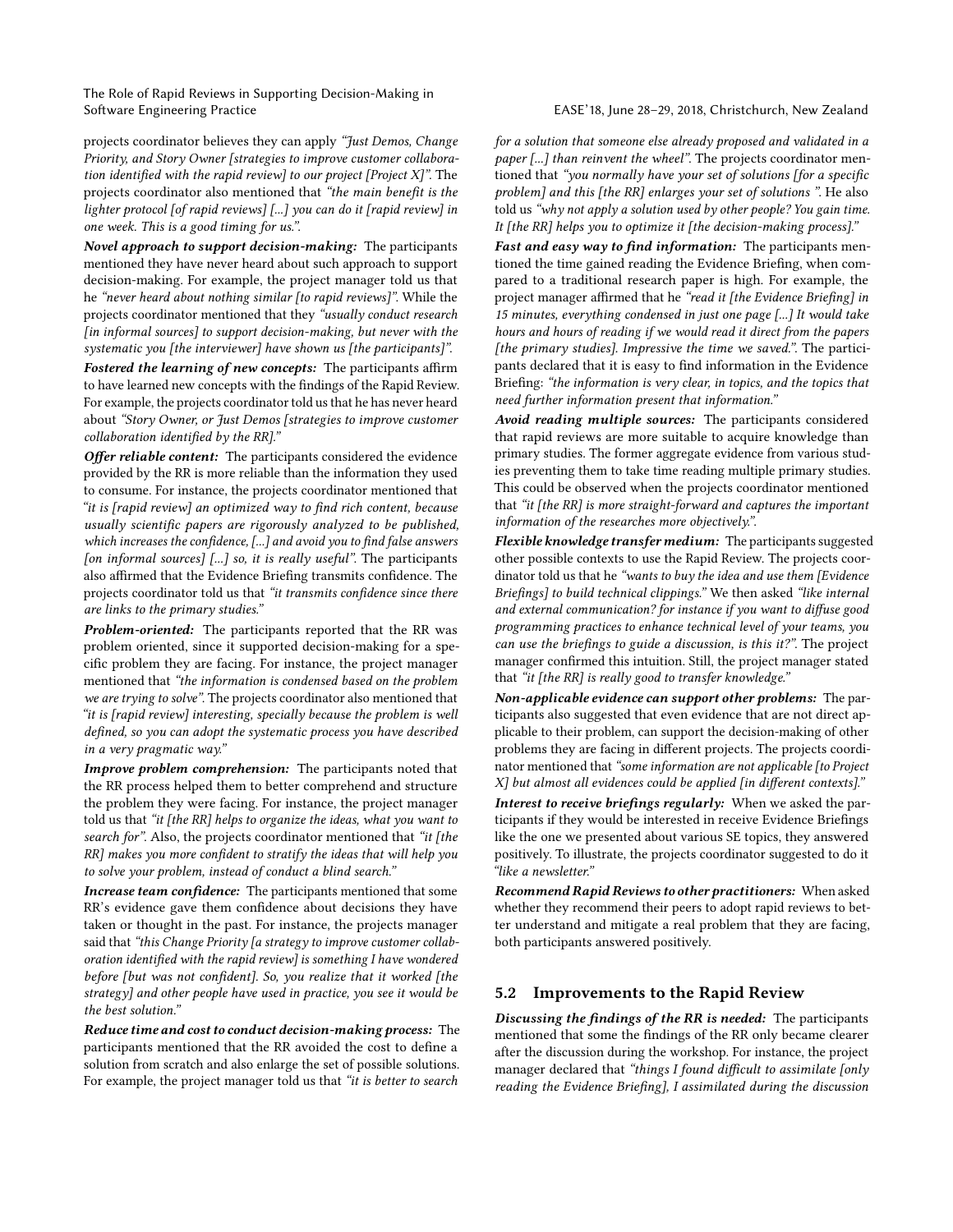[the workshop]". Therefore, delivering only the Evidence Briefing without discussions with the practitioners is not sufficient.

Present the primary studies' context near their findings: The participants suggested that primary studies' context should come near their findings, instead of grouped together with the context of all other primary studies on the first paragraph of the RR report,as we did. For instance, the projects coordinator mentioned that "the first paragraph is very bureaucratic. I think that maybe there are better ways to present the domain [context of the primary studies] which findings came from". When we asked what do they think if we have a paragraph briefly describing the context of a study, and immediately after, the findings related to that study, the projects coordinator answered "Yes, that is it, the context should come near to the findings".

Avoid printing the RR report in black-and-white: The participants affirmed that some information was not highlighted as it should be, because the Evidence Briefing was printed in black-andwhite. The projects coordinator thought "there were no links to contact you [the research group that created the Evidence Briefing] but then I saw the link on the right-side box, it is not much visible". Then the interviewer (researcher) asked if "you [the projects coordinator] believe it is because the Evidence Briefing was printed in black-and-white and the right-side box that is highlight in gradient blue lost its highlight?" The projects coordinator agreed.

Graphical information is needed: The participants suggested that charts/figures would make the RR report even more appealing. For instance, the projects coordinator mentioned that "if you could represent that evidence in a graphic way it would be even better."

# <span id="page-7-0"></span>6 ACTION RESEARCH RESULTS: ADOPTING RAPID REVIEW'S EVIDENCE

To evaluate whether the knowledge introduced with the RR was applied, we conducted an interview with the participants (Section [3.2.4\)](#page-3-5), two months after the introduction of the RR. The interview was in Portuguese, thus all quotes are free translations.

#### 6.1 What Worked Well

The participants mentioned that the RR was positive when it comes to mitigating their main problem. The participants affirmed to use the Evidence Briefing as a reference material many times throughout the weeks after the introduction of the RR. To illustrate, the project manager said that he "analyzed it [the Evidence Briefing] after our discussion [the one during the workshop to introduce the RR] and we started to test some strategies." They also used the Evidence Briefing to discuss with team members how to properly deal with their problem. More importantly, the participants applied the knowledge provided by the rapid review. Among the strategies employed, they highlighted that Story Owner, Change Priority, and Risk Assessment Up Front were introduced in their work habits. In particular, the participants said that they introduced the Story Owner as an additional role for one member of the development team. This member was then in charge to deal with the costumer, which alleviated the burden on the projects coordinator. When asked whether Rapid Reviews could be applied in other projects inside the company, the participants shared a positive enthusiasm. For instance, the project manager said that "the customer background

varies a lot, but the problems with collaboration and communication are recurrent". As a positive side effect, the participants mentioned that the RR motivated them to seek additional knowledge that would help to cover corner cases not covered. Despite the low customer collaboration — the participants mentioned that "emails requesting clarification about requirements take one or two weeks for customer to  $reply'' -$  the customer used to demand prompt attention when the communication started from them. For instance, before the Rapid Review introduction, the participants often had endless/non-focused meetings with customers. Nonetheless, after the RR, they blocked an one hour meeting, and the meetings became more straight to the point. In summary, the participants mentioned that the Rapid Review was useful to decrease the tension between company and costumer. They also mentioned that "in the end, the customer was satisfied with the system we developed [...] he is thinking in contract us again in the future, for the next phases of the project."

#### 6.2 What Did Not Work Well

In contrast, some evidence were not useful to the participants. For instance, the strategy to leverage e-collaboration tools was not necessary since the participants already use those kind of tools. According to them "[...] the problem lies on the quality of the communication [...] delays to answer the development team, and meetings that did not have focus and time limit". Similarly, although Just Demos was initially considered as an interesting strategy, turns out that the participants were not able to implement it. The customers did not accept meetings only to present a release and make demos. They demanded for more intermediary meetings.

# <span id="page-7-1"></span>7 DISCUSSION

The participants mentioned many positive points regarding the use of the Rapid Review. We found that it offered reliable content, which is crucial aspect, from a scientific point of view. Even though we acknowledge that RRs are not as reliable as FSRs, from the eyes of the participants, they are more reliable than expert opinion or informal sources, which they often use to support their decisionmaking. The participants also mentioned RRs are problem-oriented. This means that when the topic of the research is aligned to a practical problem, chances are that the results are more useful and aligned to practitioners' needs. Our participants also affirmed to have fostered the learning of new concepts, particularly relevant to deal with the problem they were facing. This feedback might encourage other researchers to conduct additional RRs. The participants also mentioned that RRs reduce the time and cost related to decision-making activities, when compared to the informal way they execute those kinds of activities. This finding corroborates with the Evidence-Based Medicine literature, which state that rapid reviews deliver evidence in a timely manner.

Still, the participants mentioned that the RR helped them to improve their comprehension about the problem they were facing. The discussion of the problem between participants and researchers, as well as the formalization of the RR protocol through explicit research questions, have sharpened the problem. They also considered that RRs can be applicable in a practical setting and also that they would recommend rapid reviews to other practitioners as a source of information.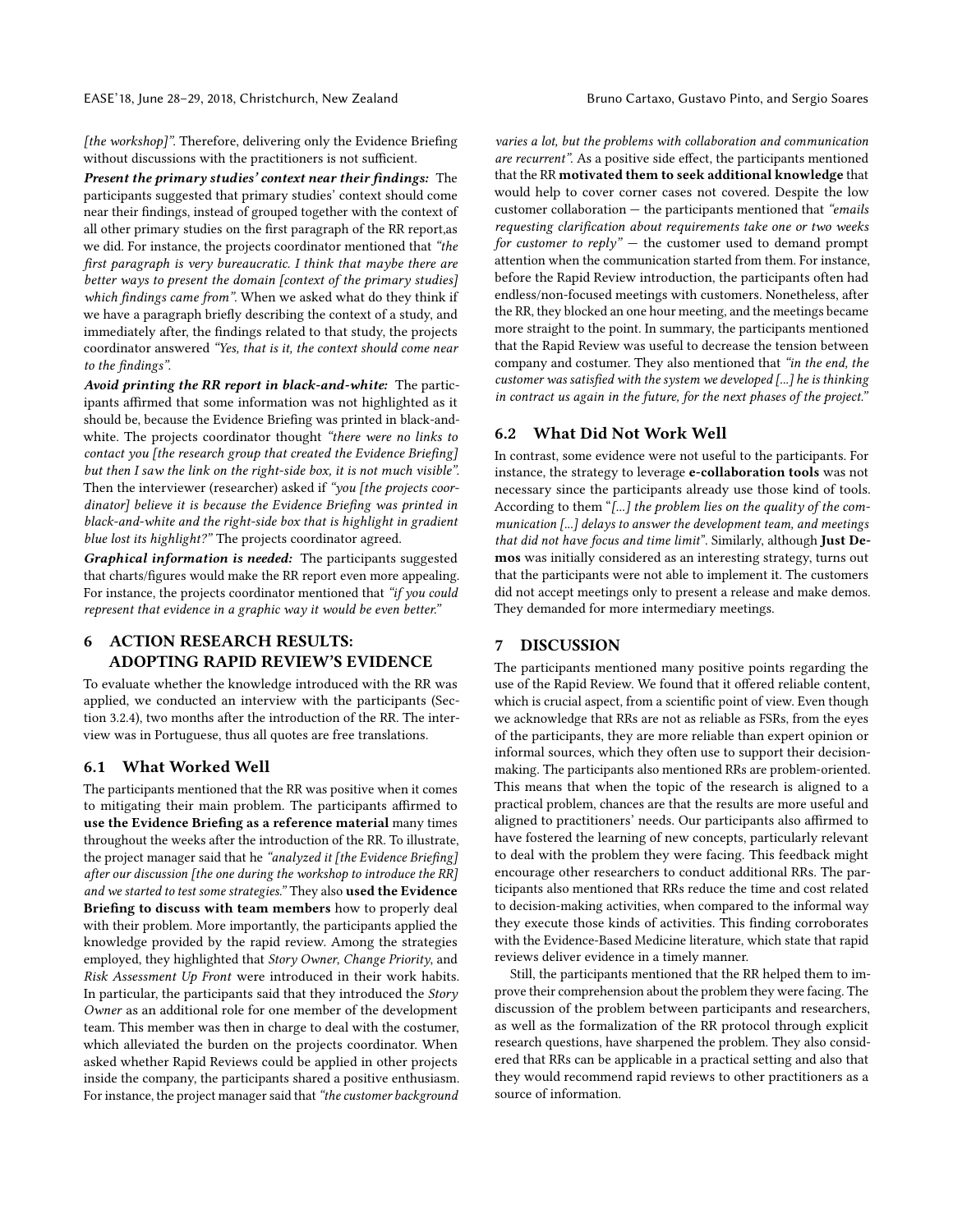Despite the positive impressions, participants also highlighted the need to discuss the rapid reviews' findings with the researchers that conducted the RR. This close connection helped to clarify unclear items while reading the Evidence Briefing. This finding endorses the claims of Grigoleit et al. [\[32\]](#page-10-25), which argues that it is important to use artifact mediums (e.g. Evidence Briefings) together with human-intensive mediums (e.g. face-to-face discussions) in order to effectively transfer knowledge.

Moreover, our participants considered positive the use of Evidence Briefings to report findings of the Rapid Review. Yet, the participants pointed that it was easy to find information in the Evidence Briefing, and also that, compared to traditional research papers, it takes considerably less time to read. They reported that about 15 minutes to read the Evidence Briefing. This finding is particularly relevant to SE practice since practitioners are often under time pressure and are not used to consume software engineering research. Despite the positive points, the participants also suggested some improvements to the report. For instance, they suggested that information about the context of each finding should come near the finding itself. This reveals the importance of contextual information about the primary studies — like the number of cases investigated, the characteristics of participants, the countries which the primary studies were conducted, etc. Much have been discussed about context characterization in primary studies [\[13,](#page-10-55) [24\]](#page-10-56), but few studies have been conducted on how to present the context of evidence in secondary studies. This is particularly challenging since findings of secondary studies come from diverse primary studies. Additionally, the participants affirmed that Graphic information is needed. However, the challenge here is associated with the effort required to derive such graphical information, e.g., summarizing/synthesizing qualitative data from diverse primary studies in figures/charts.

Apart from the mostly positive participants' perception, we also observed that the participants, in fact, applied the knowledge acquired from the Rapid Review in practice. The usage of some findings of the Rapid Review led the practitioners to experience improvements on their problem. The participants also took advantage of the RR and used the Evidence Briefing as reference material. Similarly, they used the Evidence Briefing to discuss evidence with the team, which might suggest that the benefits of the Rapid Review are not restricted to the first impressions in the workshop. Finally, we believe that the Rapid Review motivated the team to seek additional knowledge to solve their problem. Since the findings of the Rapid Review were condensed in a single one-page document, when practitioners did not find the evidence they needed (e.g., to deal with corner cases not covered by the Rapid Review), they had to figure out for themselves. However, this only occurred because the Rapid Review helped them to learn some of the fundamentals. As a shortcoming, not all not all the strategies identified in the Rapid Review were useful to their project (although practitioners mentioned that they could apply some of the findings in other projects).

#### 7.1 Asking the right questions

One of the most important characteristics of RRs is that they should offer useful knowledge to support decision-making for a practical problem. Therefore, in order to provide useful answers, one has to ask the right questions. Based on the reflections made in this first report, we argue that Rapid Reviews should ask at least two kinds of research questions.

**Exploratory Questions:** A certain type of question that we believe is crucial to a RR is the exploratory ones, in special aiming to identify strategies available in scientific literature that claims to solve or reduce practitioner's problem. We consider this kind of question as the cornerstone of Rapid Reviews, because the most important thing to practitioners under time constraints is to discovery strategies to solve their problems [\[74\]](#page-10-57). RQ4 (Section [4.2\)](#page-3-6) in our RR is an example of such research question. Other arbitrary examples are: "What are the strategies to improve software development team motivation?"; or "What are the strategies to introduce agile practices in a ad-hoc development team?"

Motivational Questions: Questions that discuss why is important to solve one particular kind of problem. In the presence of skeptical stakeholders, these questions provide evidence that could convince them. RQ1 and RQ2 (Section [4.2\)](#page-3-6) are example of such questions. In our RR, we asked questions to identify the benefits of solving practitioner's problem and the shortcomings for not solving it. However, one can define more specific questions depending on the stakeholder interest. For instance, "What are the benefits of unit testing on software quality?" would be useful, for example, to convince a Software Quality Analyst (SQA) about the importance of adopting unit tests. More specific questions are aligned to Ali's observation [\[2\]](#page-9-9). He identified that empirical SE research usually search for the benefits of proposed interventions. However, to support informed decision-making, we should comprise not just effectiveness, but also the evidence of cost-effectiveness. His claims consider only the cost dimension, but other dimensions can also be considered, such as quality, customer satisfaction, and system security.

#### 7.2 Commissioning a Rapid Review

Rapid Reviews can be commissioned in different ways, depending on the context. Following there are some possible scenarios we envision:

Commissioned by practitioners: A RR can be commissioned by practitioners of a software development project aiming to support decision-making towards the solution of an issue. For instance, a RR synthesizing the challenges and strategies to establish agile practices in a distributed team, for a project team pondering whether go distributed is a good idea.

Commissioned by researchers: A RR can be commissioned by researchers who want to study a specific SE topic, but with strong relation with practitioners needs. For example, researchers wanting to investigate the problems related to acceptance testing can establish partnerships with companies facing that kind of problem and conduct a RR together.

Commissioned by policy makers: Regulatory agencies or companies who want to define policies can benefit from RRs. To illustrate, a company aiming to define its software improvement process to apply it institutionally can contact researchers to collaborate conducting RRs.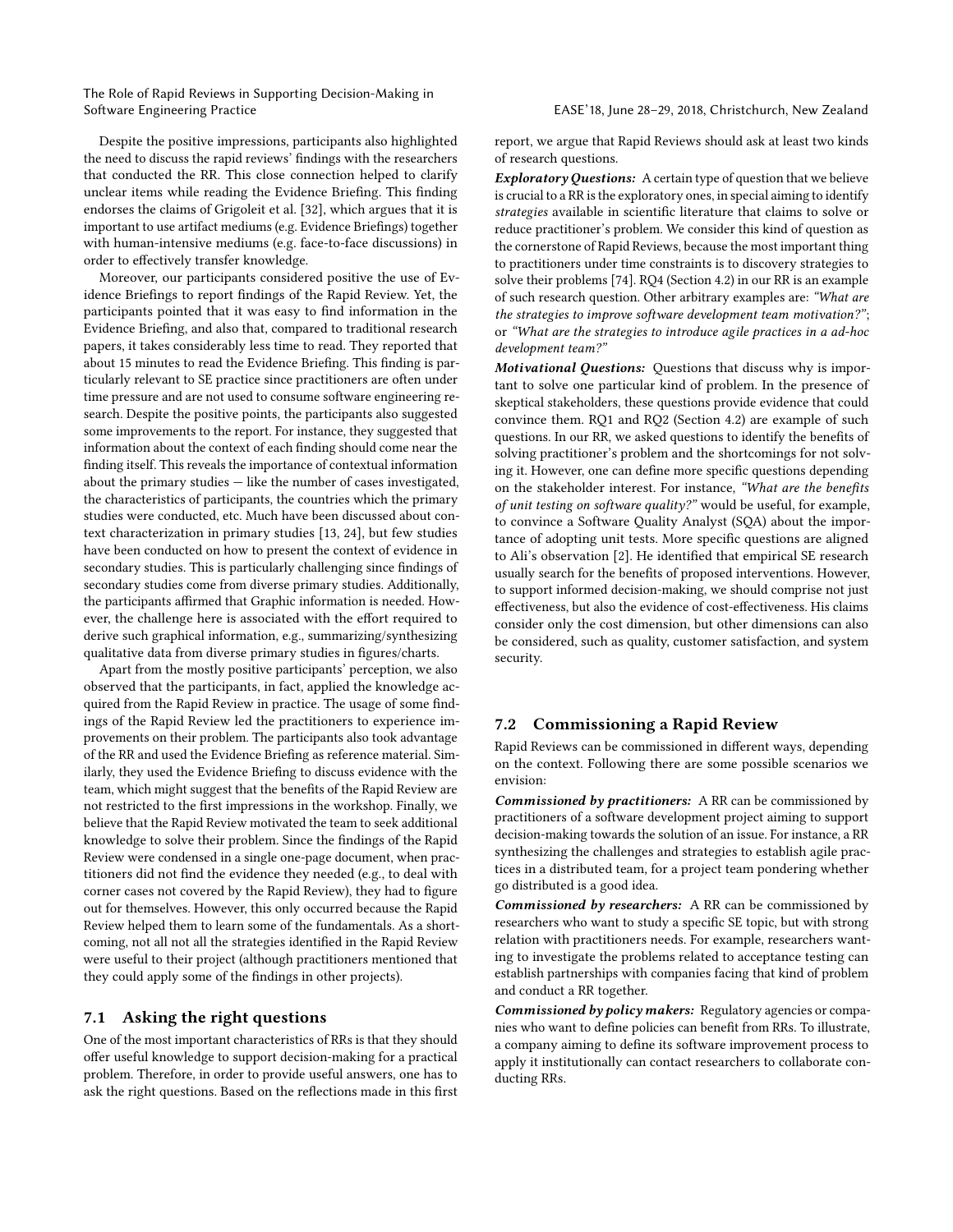# <span id="page-9-6"></span>7.3 Implications

Research: Those interested in applied research can identify companies and projects facing problems related to their research topics and conduct rapid reviews together with practitioners. This might help researchers to identify what kind of issues practitioners are facing and better guiding their research. Moreover, researchers can promote rapid reviews tracks in software engineering conferences. Therefore, EBSE community as a whole can be benefited from regular rapid reviews, ultimately, approximating software engineering practice and research, establishing fruitful collaborations, and enacting a common agenda.

Practice: Practitioners can use Rapid Reviews to get a source of information based on evidence, beyond the informal ones they used to consume. If time and personnel are hard constrains, software companies can, for instance, commission researchers to conduct Rapid Reviews to guide the definition of institutional company policies, as suggested for Systematic Reviews [\[43\]](#page-10-58); or even to guide technical clippings for discussions within the company, as suggested by the participants of this Rapid Reviews.

#### 8 RELATED WORK

Since software engineering is an applied discipline, there are many efforts reported aiming to connect research to practice. Here we gonna cite just few of them. In 2013, Begel et al. [\[9\]](#page-9-10) released a technical report presenting 145 questions that 203 Microsoft software engineers would like to ask data scientists to investigate about software engineering. Additionally, they asked for a different set of Microsoft software engineers to rank the importance of each of the 145 questions. Another study with Microsoft software engineers was conducted in 2015 by Lo et al. [\[48\]](#page-10-7). In this study, the goal was to understand how practitioners perceive software engineering research relevance. They summarized 571 papers from five years of ICSE, ESEC/FSE and FSE conferences and asked practitioners to rate them according to their relevance. They received ratings from 512 practitioners, and their results suggest that practitioners are positive towards studies done by the software engineering research community since 71% of all ratings were essential or worthwhile. A similar study was conducted by Carver and colleagues [\[16\]](#page-10-59), on the perception of ESEM research.

These studies reveals that the mismatch between SE research and practice are more related to the way we conduct and report research in SE, than the topics we investigate. Thus, we believe that initiatives to make empirical evidence more appealing to practitioners, like this research, and many others, are very important [\[8,](#page-9-4) [21,](#page-10-60) [28\]](#page-10-33).

Recently, some advocates to use gray literature in Multivocal Literature Reviews (MLRs) [\[29,](#page-10-61) [30,](#page-10-62) [72\]](#page-10-63). The approach looks promising and is also strongly aligned to RRs's goal, which is to make research closer to practice. However, RRs aims to provide knowledge based on scientific evidence from peer-reviewed and rigorous primary studies only, as well as deliver evidence in a timely manner. MLRs, on the opposite side, applies systematic methods to synthesize not only primary studies, but also gray literature. MLRs also do not necessarelly emerge from a practical problem inside a practical context, or is necessarily concerned about delivering evidence in a

timely manner to practitioner. Thus, RRs and MLRs are different approaches, although both can potentially contribute to approximate SE research to practice.

# 9 CONCLUSIONS

This paper reports the introduction of a Rapid Review (RR) in a Software Engineering (SE) setting. RRs aim to support decisionmaking in the SE practice. We conducted and evaluated the use of a RR in a software company in Brazil, using Action Research method. We found that the majority of practitioners' impressions were positive. They affirmed to have learned new concepts about the problem they were facing, as well as declared to trust in the findings provided in the RR. According to them, the RR helped to reduce time and costs related to decision-making. The practitioners also suggested some improvements to the Evidence Briefing, which is the document used to present the findings of the RR.

This paper is also aligned with a recent series of posts by Bertrand Meyer at Communications of ACM blog [\[52\]](#page-10-64). His vision points to a new era of SE, where empirical evidence and practice orientation are pivotal elements:

"As long as empirical software engineering was a young, fledgling discipline, it made good sense to start with problems that naturally landed themselves to empirical investigation. But now that the field has matured, it may be time to reverse the perspective and start from the consumer's perspective: for practitioners of software engineering, what problems, not yet satisfactorily answered by software engineering theory, could benefit, in the search for answers, from empirical studies?" [\[52,](#page-10-64) [53\]](#page-10-65)

# ACKNOWLEDGMENTS

We thank the reviewers with their constructive suggestions, the participants of this study, as well as the company they work that allowed us to conduct this study. This work is partially supported by INES, CNPq, and FACEPE, grants 465614/2014-0 and APQ-0399- 1.03/17. Sergio Soares is supported by CNPq, grant 304499/2016-1, and Gustavo Pinto is also supported by CNPq, grant 406308/2016-0.

# REFERENCES

- <span id="page-9-1"></span>[1] Towards a model to transfer knowledge from software engineering research to practice.
- <span id="page-9-9"></span>[2] N. b. Ali. Is effectiveness sufficient to choose an intervention?: Considering resource use in empirical software engineering. ESEM, 2016.
- <span id="page-9-8"></span>R. Andersen and A. I. Mørch. Mutual development: A case study in customerinitiated software product development. In International Symposium on End-User Development, 2009.
- <span id="page-9-7"></span>[4] Z. Bakalova and M. Daneva. A comparative case study on clients participation in a 'traditional' and in an agile software company. PROFES, 2011.
- <span id="page-9-3"></span>[5] C. Bambra et al. Reducing health inequalities in priority public health conditions: using rapid review to develop proposals for evidence-based policy. Journal of Public Health, 2010.
- <span id="page-9-5"></span>[6] R. L. Baskerville. Distinguishing action research from participative case studies. Journal of Systems and Information Technology, 1997.
- <span id="page-9-4"></span><span id="page-9-2"></span>[7] J. Batten. Comment on editorial literature reviews as a research strategy, 2012.<br>[8] S. Beecham et al. Making software engineering research relevant. Computer S. Beecham et al. Making software engineering research relevant. Computer, 2014.
- <span id="page-9-10"></span>[9] A. Begel and T. Zimmermann. Analyze this! 145 questions for data scientists in software engineering. International Conference on Software Engineering, 2014.
- <span id="page-9-0"></span>[10] L. Best et al. Rapid and responsive health technology assessment: The development and evaluation process in the south and west region of england. Journal of Clinical Effectiveness, 1997.